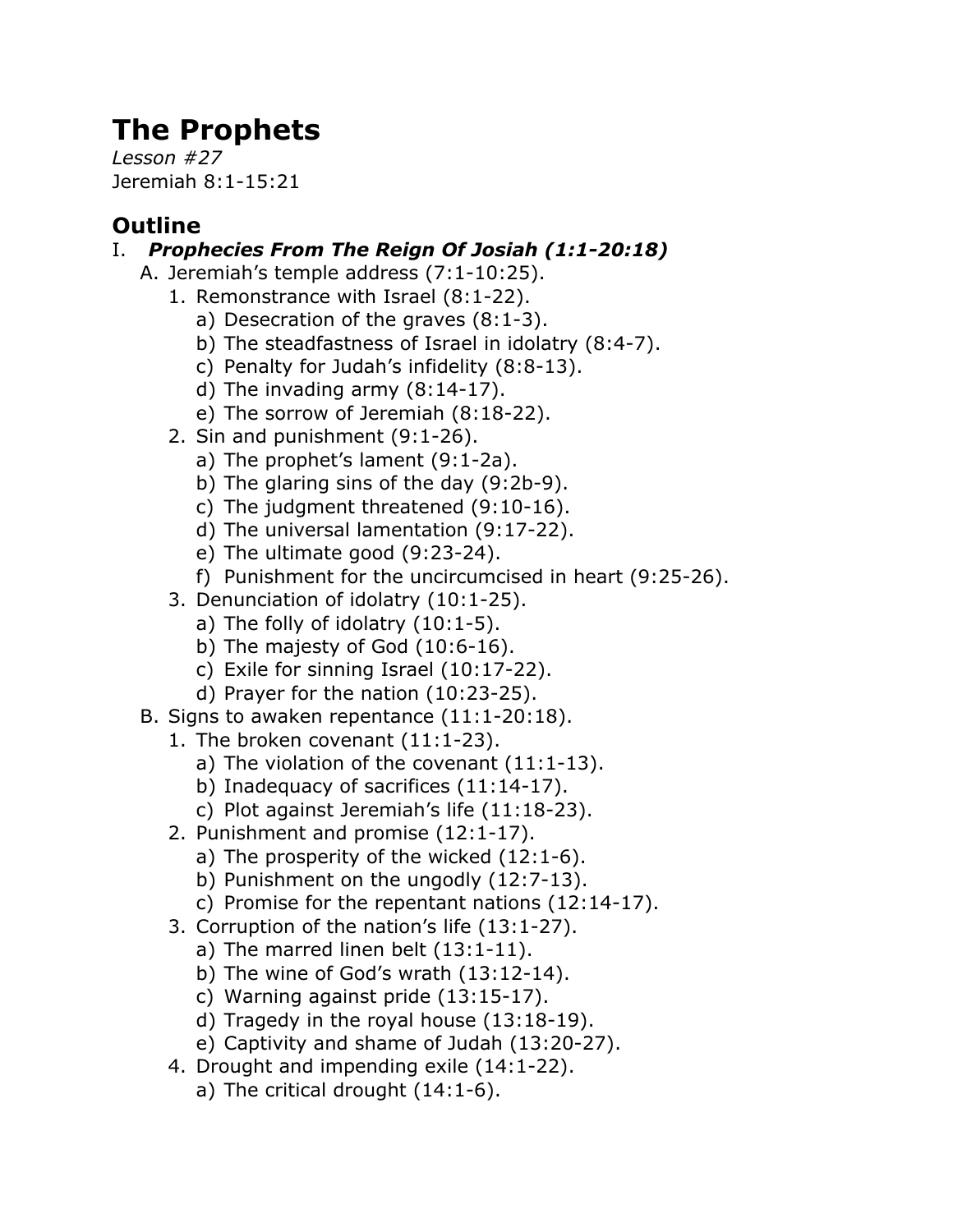- b) The confession of the nation (14:7-9).
- c) The Lord's answer in judgment  $(14:10-12)$ .
- d) The doom of the false prophets (14:13-16).
- e) The grief of Jeremiah (14:17-18).
- f) Prayer of confession and plea for help (14:19-22).
- 5. Impending judgment and Jeremiah's complaints (15:1-21).
	- a) Prayer unavailing for Judah (15:1).
	- b) The punishment determined (15:2-9).
	- c) Jeremiah's complaint (15:10-11).
	- d) The inevitable judgment (15:12-14).
	- e) Jeremiah's charge against the Lord (15:15-18).
	- f) God's rebuke and encouragement (15:19-21).

#### **Notes**

#### *Jeremiah 1:1-20:18*

- Remonstrance with Israel (8:1-22).
	- Desecration of the graves (8:1-3).
		- God hints that their prayers to the "host of heaven" (cf. 19:13; 2 Kings 17:16; 21:3, 5; 23:4-5) are going to be answered -- when their bones are left in full view of those "hosts."
		- Their bodies will become the refuse in the place of refuse and survivors will prefer death when they should be rejoicing over their survival.
	- The steadfastness of Israel in idolatry (8:4-7).
		- A person cannot "twist" in one direction and then hold their body in that twisted position forever; eventually, they must "turn" back.
		- Unlike the gods they worship, gods who "have ears, but they hear not" (Psalm 115:6), the Lord hears, but there is nothing to be heard.
	- Penalty for Judah's infidelity (8:8-13).
		- The "wise" have actually shown their foolishness. Since it takes wisdom to run a household, the Lord declares them unfit to continue as heads of their own household.
		- The Lord has determined that He will remind them of the real source of their prosperity by taking it away from them.
	- The invading army (8:14-17).
		- We now see the Lord's response to the false message of the scribes, priests and prophets.
		- The people speak from a position of despair. Jeremiah's words are being proved true; the words of his opponents are being proved false.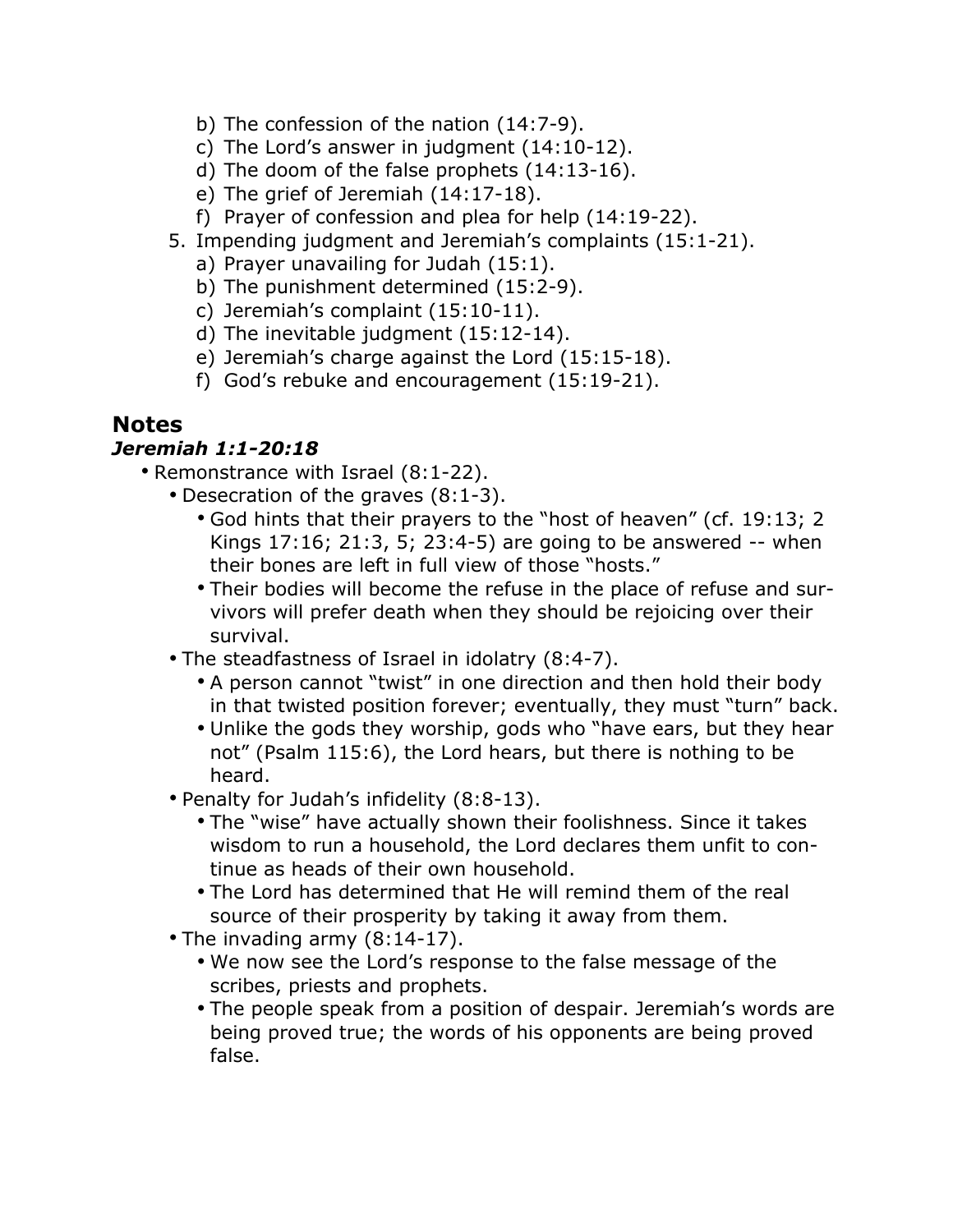- The sorrow of Jeremiah (8:18-22).
	- The impending destruction is interpreted by the people as evidence that God does not keep His promises. However, He has not been unfaithful to them; they have been unfaithful to Him.
	- Vss. 20-22 are some of the most sorrowful in the book. Jeremiah deeply grieves over the suffering of the people.
		- Gilead was a place of healing in a mountainous region of Palestine east of Jordan and north of Moab (cf. 46:11; Genesis 37:25).
		- The balm referred to is the resin or gum of the storax tree, which was used medicinally.
- Sin and punishment (9:1-26).
	- The prophet's lament (9:1-2a).
		- The news that Judah's illness is "terminal" sends Jeremiah into the deepest of anguish. His tears flow unabated.
		- He is so sad and ashamed that all he wants to do is get away in the desert, and separate himself from the one he loves.
	- The glaring sins of the day (9:2b-9).
		- In vs. 4, the Lord sarcastically says that the Israelites are truly living up to the names of the ancestors with their deceitful ways  $(i.e., "supplant" = Jacob; "slanders" = Rachel).$
		- To "know the Lord" means more than being faithful to Him in worship and unstained from idols. It also calls for being just and righteous (cf. 22:16).
	- The judgment threatened (9:10-16).
		- God calls again for a time of refining; however, it will yield no positive results, nor produce any useful metal.
		- The Lord challenges any of the wise of the nation to state the cause of their calamities. The wise will see by God's enlightenment that departure from God must always lead to punishment.
	- The universal lamentation (9:17-22).
		- This section expands upon the theme of "lamentation" and "wailing," for these two terms are used a total of five times in four verses.
		- It should have been a time of great harvest, when grain and grapes were gathered. A harvest has been gathered, but it cannot nourish.
	- The ultimate good (9:23-24).
		- Just as the people have come to trust in the temple (7:14), so they have come to trust in the Law. It is as if they do not need the Lord anymore.
		- The Lord says one is truly wise, strong and wealthy when he understands and knows the Lord.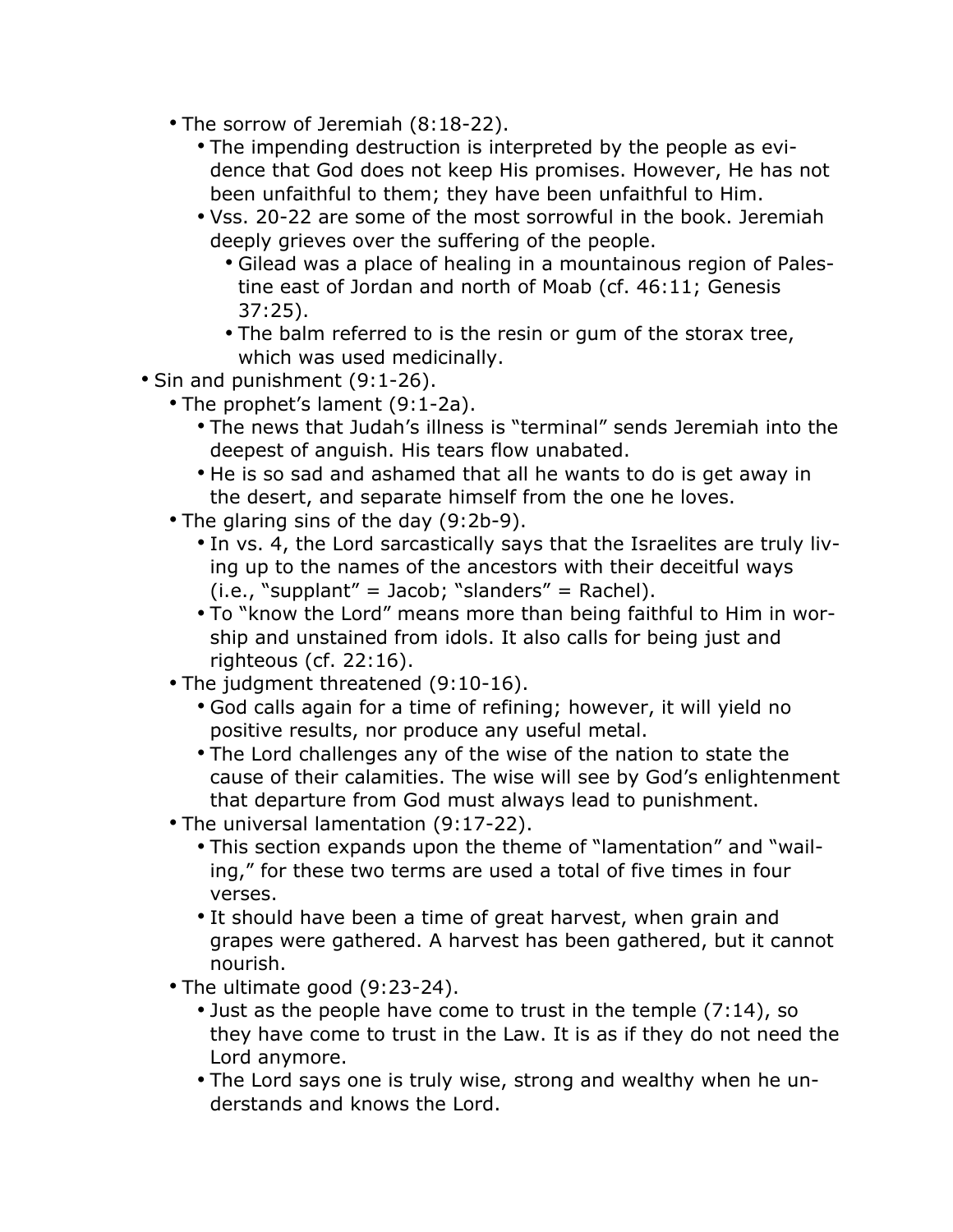- Punishment for the uncircumcised in heart (9:25-26).
	- The people of Judah naturally think of their circumcision as a sign of how they are different from those around them.
	- The Lord is bringing the Babylonians to punish the "uncircumcised," a punishment which will include the people of Judah.
- Denunciation of idolatry (10:1-25).
	- The folly of idolatry (10:1-5).
		- The people of Israel are obviously influenced by the much larger nations around them.
		- The "customs of the people are vain;" their gods are not to be feared, but ridiculed.
	- The majesty of God (10:6-16).
		- The Creator has been replaced by what the created has created, by that which will rot and decay.
		- The fact that God has made what is listed in vs. 13 and the idols did not implies that they have no power, wisdom or understanding.
	- Exile for sinning Israel (10:17-22).
		- The statement in vss. 17-18 strongly suggests a date late in the life of Jeremiah, most likely at the time of the final siege (588-586 B.C.).
		- There is no hope for repentance, no expectation of relief from the suffering. The patient looks for sympathy, but no remedy. A strong sense of hopelessness pervades these words.
	- Prayer for the nation (10:23-25).
		- We can never direct our lives so as to achieve blessing without God's help. We cannot decide the course of our lives. God is in ultimate control (cf. Proverbs 16:9).
		- Jeremiah's words indicate an internal struggle between acceptance of suffering and a desire for vindication.
		- Such suffering is usually met with resentment, but Jeremiah knows that suffering is a part of life, whether "deserved" or not. He sees the suffering as a part of his education (cf. James 1:2-8; 1 Peter 1:6-7).
- Signs to awaken repentance (11:1-20:18).
	- The broken covenant (11:1-23).
		- The violation of the covenant (11:1-13).
			- The Lord describes the covenant in terms of a curse. Jeremiah implies that an obedient attitude must permeate the people's attitude toward their relationship with the Lord.
			- Since the establishment of the covenant, God had warned them again and again, but they had not carried out the most basic obli-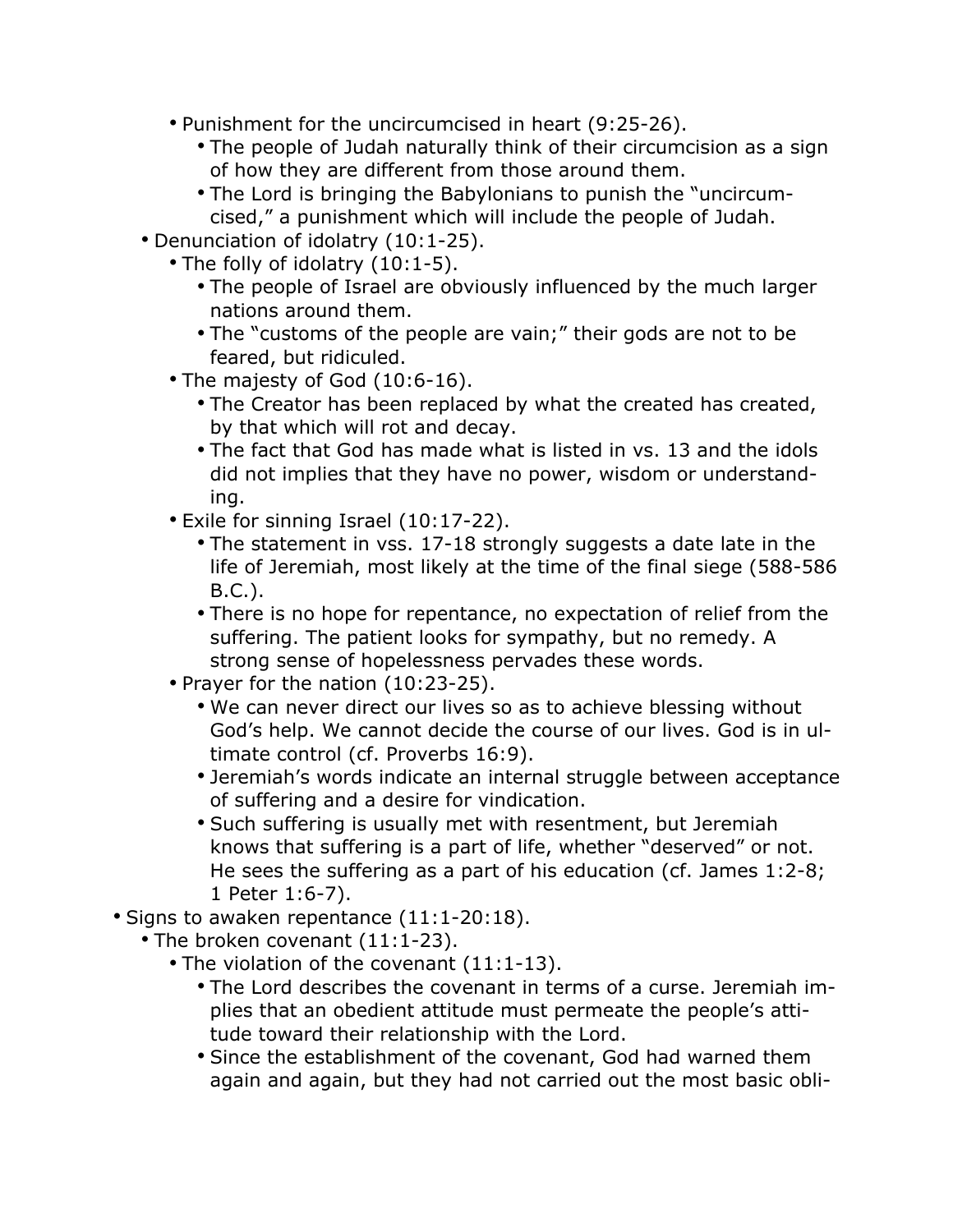gation. This was indicative of a deeper problem; their hearts were not receptive.

- Inadequacy of sacrifices (11:14-17).
	- Jerusalem is God's beloved (cf. Isaiah 5:1-7), yet she turns to sacrifice in search of help.
	- The Lord had planted the olive tree and been pleased with its progress at one time. Now, God has decreed disaster for them.
- Plot against Jeremiah's life (11:18-23).
	- This section is full of personal laments, similar in form to many of the Psalms and the lament of Job in Job 3.
	- There is a marked contrast between the attitude of these enemies and the attitude of the Lord toward Jeremiah.
- Punishment and promise (12:1-17).
	- The prosperity of the wicked (12:1-6).
		- Jeremiah questions the fact that the wicked prosper while he himself is always faithful but oppressed, yet the Lord seems to do nothing to show His support for Jeremiah and His disapproval of Jeremiah's enemies.
		- The Lord states that there has been official opposition to Jeremiah's prophecies, but now it is going to be worse because it is going to be his own relatives who persecute him.
	- Punishment on the ungodly (12:7-13).
		- Two aspects of the description of destruction stand out. One is its completeness. The second is that the true destroyer is the Lord.
		- The Babylonians are to get none of the credit for their victory over Judah; it is completely the Lord's doing.
	- Promise for the repentant nations (12:14-17).
		- This section holds out hope for Judah and her evil neighbors (cf. Isaiah 2:1-4; 56:6-8; Micah 4:1-3).
		- Judah has been learning the way of the nations; now the nations can learn the ways of Judah.
- Corruption of the nation's life (13:1-27).
	- The marred linen belt (13:1-11).
		- The damaged garment's condition is used as an illustration of how Judah was protected and cherished by the Lord, yet it has been corrupted by its chosen disobedience and idolatry.
		- Had they been humble and faithful and listened to the Lord, they would have been a people of renown, praise and honor.
	- The wine of God's wrath (13:12-14).
		- The people are wineskins, and the Lord is filling them with the byproduct of wine: drunkenness.
		- The recipients of this divine wrath are Jeremiah's primary enemies, who have been mentioned previously (cf. 1:18; 2:26; 8:1).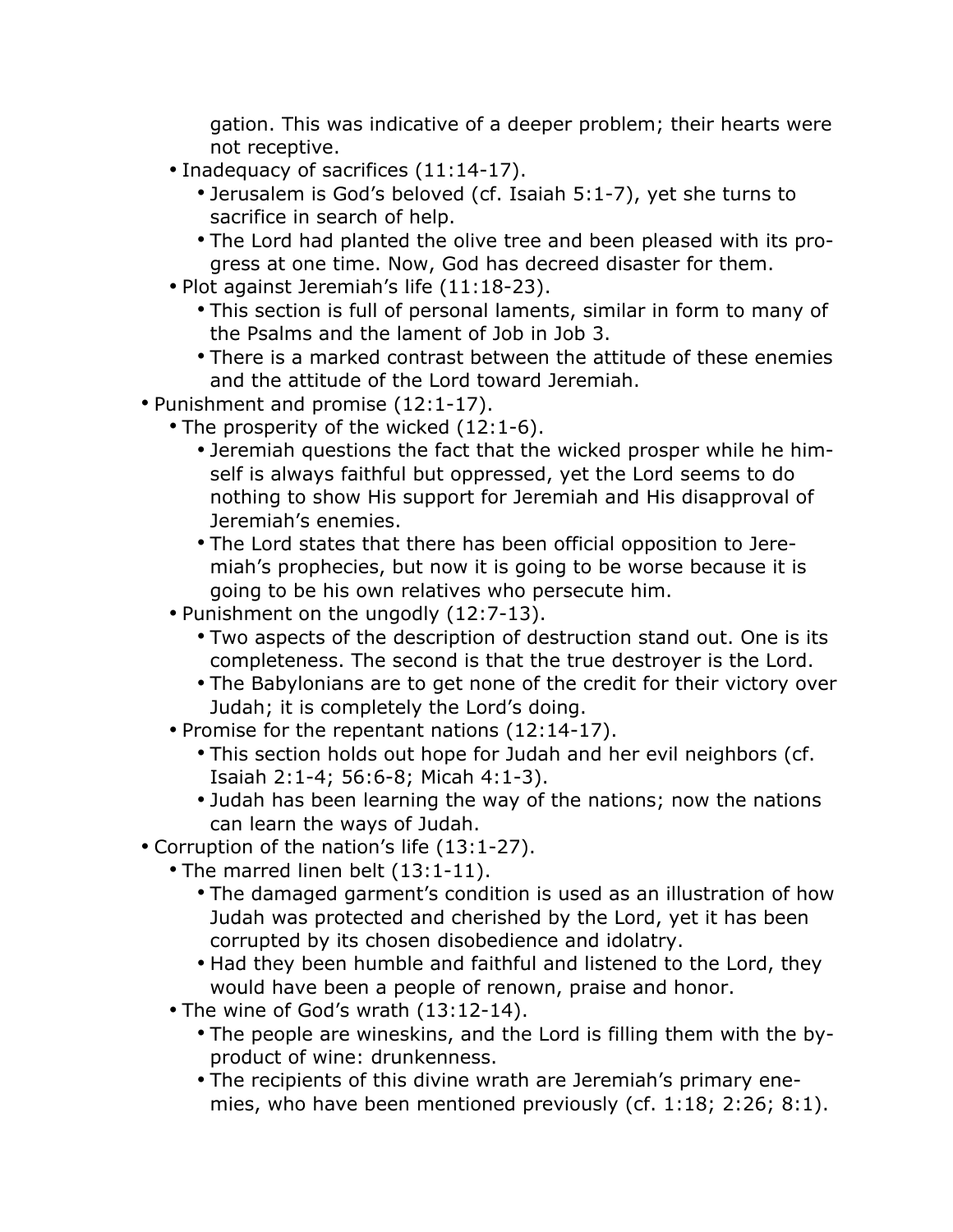- The strong language in vs. 14 is the same language used by David when he condemns the man who stole the ewe lamb (2 Samuel 12:6).
- Warning against pride (13:15-17).
	- The people think that they do not need to hear anything more from the Lord. Jeremiah tries to open their eyes to reality.
	- Jeremiah does not gloat at this gloomy picture. His reaction is one of compassion and grief. This is the attitude of the true prophet.
- Tragedy in the royal house (13:18-19).
	- The message to the king (Jehoiachin) and his mother (Nehushta) is brief. They are going to lose all sense of pride.
	- Everyone is going into exile, even persons in the remotest regions. There will be no nation left to rule, nothing in which to take pride, no reason to wear a crown.
- Captivity and shame of Judah (13:20-27).
	- The Lord addresses Jerusalem using a mixture of images, alternating back and forth between accusation of sin and pronouncement of judgment.
	- The Lord will "expose" them (vss. 22, 26-27), allowing the Babylonians to conquer them and plunder their land.
- Drought and impending exile (14:1-22).
	- The critical drought (14:1-6).
		- This lament is expressed in terms of the sights and sounds of severe drought; even the cisterns have gone dry.
		- There is nowhere for anyone to go for water. The people long for the sound of raindrops, but all that one hears is a wail and cry.
	- The confession of the nation (14:7-9).
		- The people's words of repentance seem quite sincere, and they probably are, but the Lord's response shows that they are "too little, too late."
		- The Lord who is among them is a jealous God. He will respond negatively against the presence of any other gods among His people.
		- If the Lord finds any evil, He will act to remove those who have introduced it to the land, even if those include His people.
	- The Lord's answer in judgment (14:10-12).
		- God has heard words of repentance before, yet that has never heralded the end of their infidelity. He has heard enough, so He does not accept their repentance now.
		- In using the terms "sword," "famine" and "pestilence," the Lord is stating that all hope for deliverance is now gone. In their future lies only siege and captivity.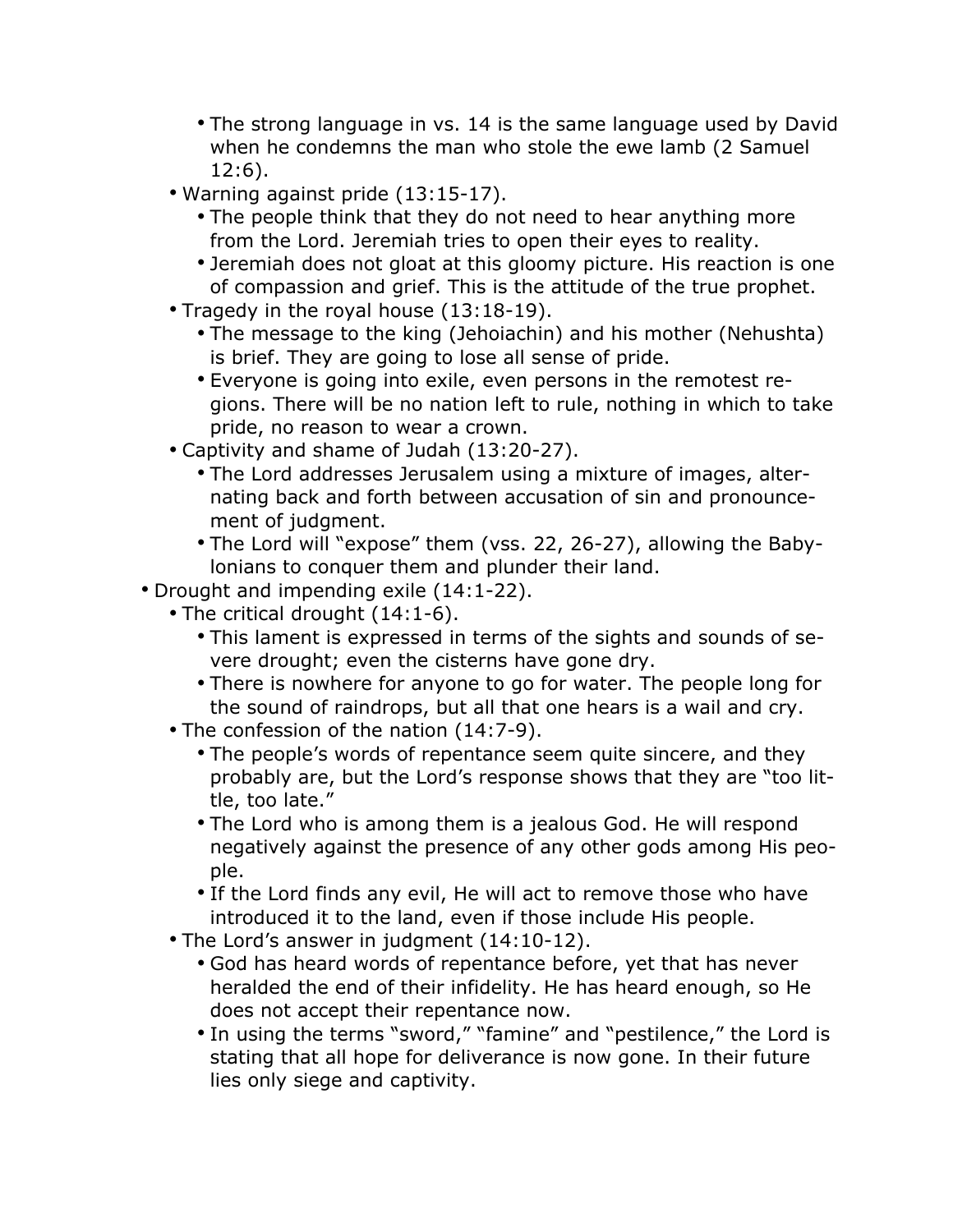- The doom of the false prophets (14:13-16).
	- The message in vs. 13 is a clear example of the fact that biblical prophets were completely conscious as they carried out their prophetic work.
	- The Lord's response is that He has not sent those other prophets. Their punishment will fit their crime.
- The grief of Jeremiah (14:17-18).
	- These verses reveal the Lord's own emotional reaction to the suffering which He Himself has brought on His own people.
	- The human suffering has been judged necessary by the Lord, but the sin that provoked it has not diminished the Lord's basic love for His people, even for the prophet and priest who have opposed Jeremiah.
- Prayer of confession and plea for help (14:19-22).
	- The nation now pleads its own case with the Lord. The questions are more intense. The people cannot believe that the Lord has irretrievably cast them off.
	- The people again express what appears to be sincere remorse for their sins. They profess Him as the true Creator, while the idols they had been worshiping are worthless.
- Impending judgment and Jeremiah's complaints (15:1-21).
	- Prayer unavailing for Judah (15:1).
		- The Lord refuses to turn aside judgment from His people; His decision to punish them is irreversible. Therefore the continued intercession of Jeremiah or of any others cannot succeed.
		- The people's habitual sin has placed them beyond the power of prayer. The Lord commands that the nation be sent from His presence. No longer can He tolerate them, nor does He want Jeremiah to keep reminding Him of them.
	- The punishment determined (15:2-9).
		- As the people go out, there are four "destinations" awaiting them; but, at least they have a choice.
		- The Lord further uses a series of rhetorical questions to reveal that He will show no pity to Jerusalem.
		- Because they refuse to change, the Lord refuses to change His plans for their destruction.
	- Jeremiah's complaint (15:10-11).
		- Like Job, Jeremiah expresses the extreme thought that he would have preferred never to be born, considering his present predicament.
		- The Lord responds with great reassurance. Those cursing Jeremiah now will ask him later for help. Ultimately, they will recognize his value.